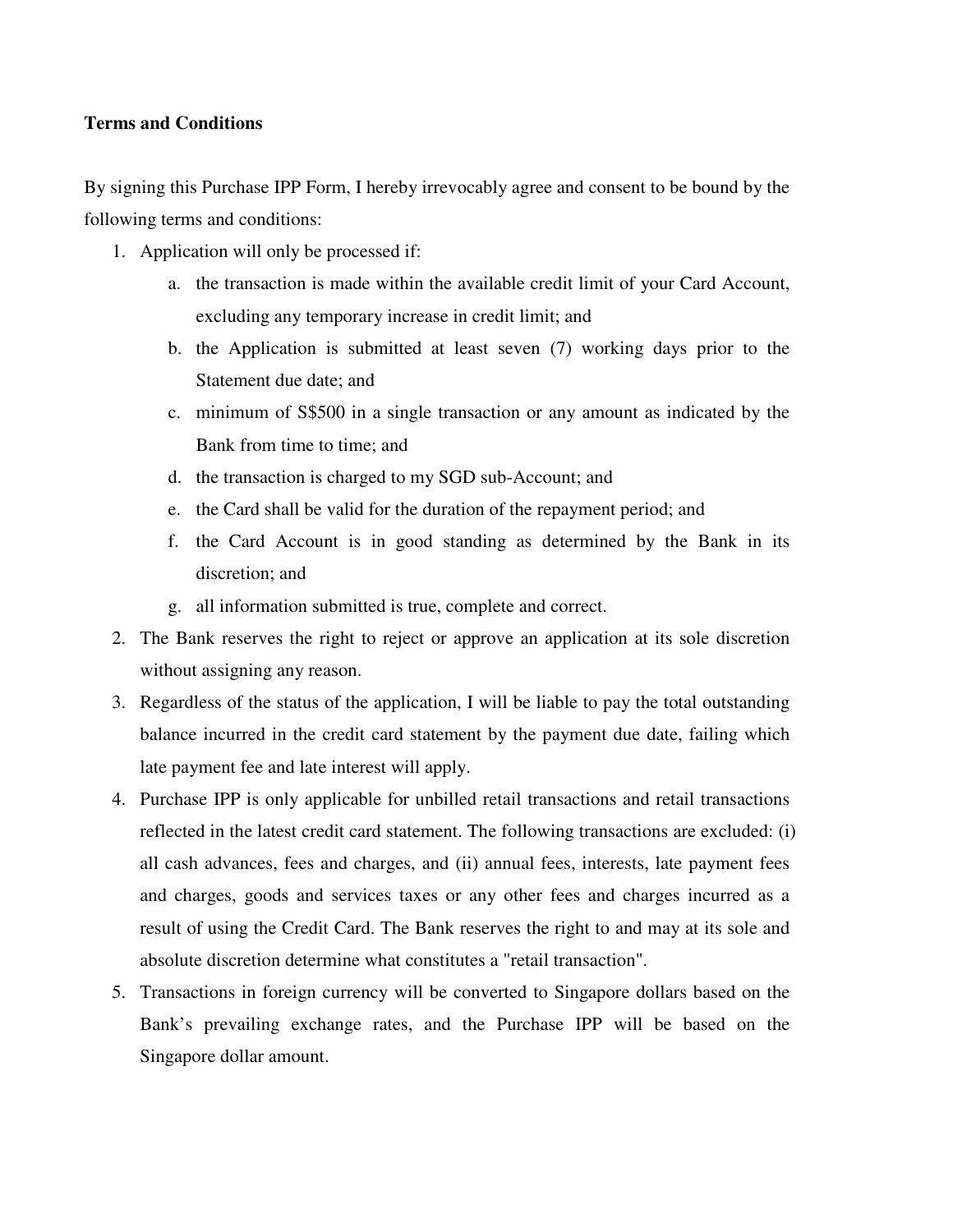- 6. The Bank reserves the right to determine the size of the monthly instalment depending on the repayment period of my preferred Purchase IPP, and the Bank may at its discretion offer a different repayment period.
- 7. A one-time non-refundable processing fee shall become payable upon the Bank's approval of this application.
- 8. Any refund, cancellation or voidance of a transaction which has been approved shall be automatically removed from the Purchase IPP.
- 9. The available credit limit will be reduced by such portion of the instalment payments remaining unpaid although the same may not be posted to my Card Account as yet.
- 10. An administrative charge may be imposed for early repayment or Card Account termination. In the event of a Card Account termination, the outstanding balance owed under the Purchase IPP shall become due and payable immediately.
- 11. If any monthly instalment payment debited to the Card Account is not received by the Bank when due, late payment fee and late interest will be imposed on the outstanding amounts at our prevailing rate from time to time. If the monthly amount is not paid in full on the second (2) month or any other intervals as the Bank may impose from time to time, the Bank reserves the right to terminate the Purchase IPP without notice to me. Upon termination of the Plan, the entire outstanding thereunder shall be immediately due and payable, and late payment fee and late interest will be applicable. (Please refer to the Bank Schedule of Fees for details.)
- 12. The Bank is entitled to charge to and debit from my card account the IPP Purchase Instalment instalments, as well as late payment fee and late interest if any, in accordance to these terms and conditions notwithstanding the non-delivery or nonperformance of or any defect in the goods and/or services purchase or any complaint, claim, or dispute which I may have with the merchant.
- 13. The Bank shall not be in any way liable for any claim, injury, expense, loss or damage brought or incurred by any party whosoever, for any other matter arising from or in connection with the use of any goods or supply of any service purchased hereunder or my participation in Purchase IPP.
- 14. If the Plan is terminated for any reason (including a full repayment of the outstanding amount by the Cardmember), the Bank may at its discretion and without any notice to